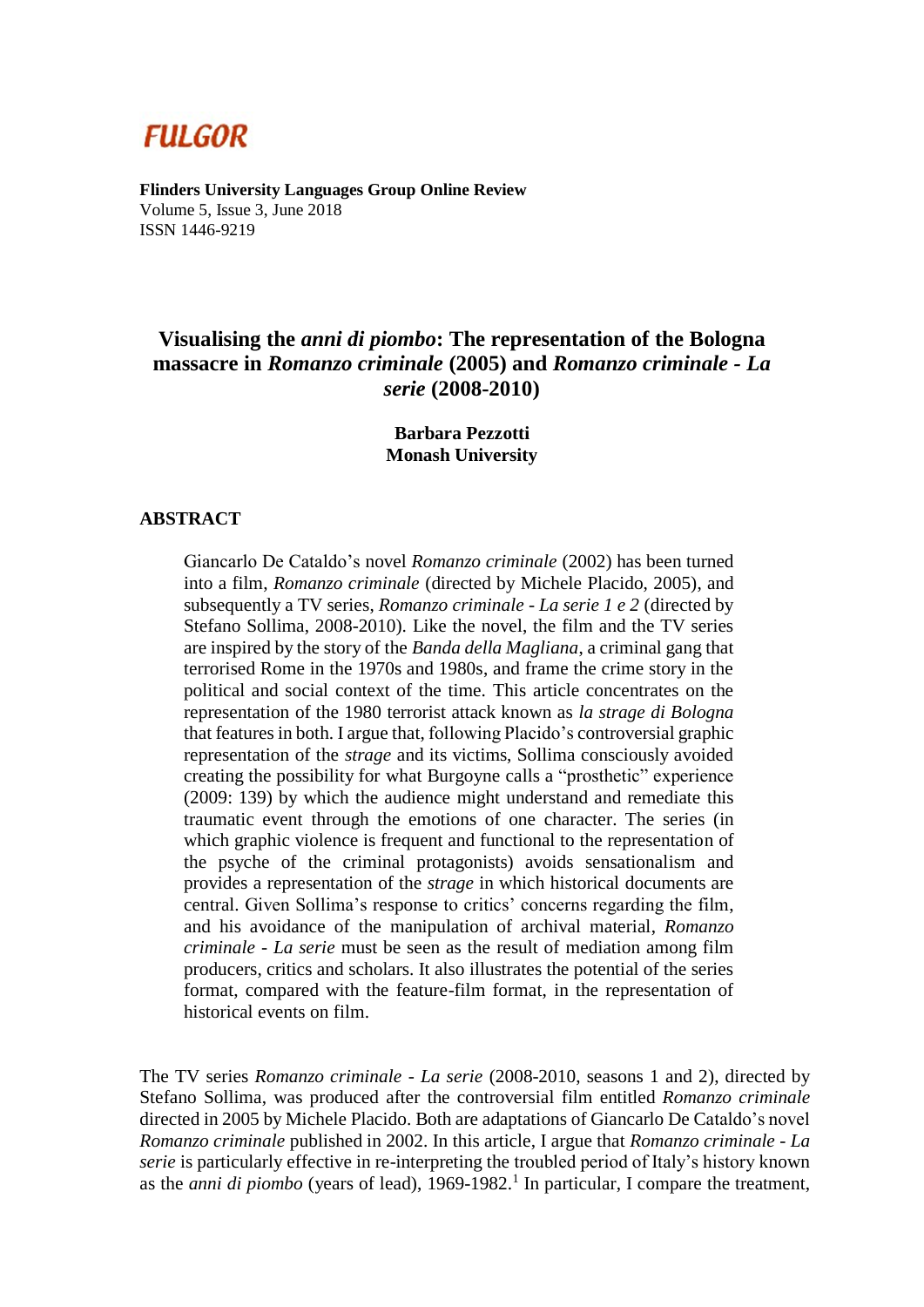in the film and TV series, of the *strage di Bologna* – the terrorist bombing of Bologna railway station on 2 August 1980, which killed 85 people and wounded more than 200. By analysing the representation and interpretation of the deadliest terrorist attack ever to occur on Italian soil, I argue that *Romanzo criminale — La serie* illustrates the potential of the series format, compared with the feature-film format, in the representation of history on film, with the series format allowing for more analysis and depth.

The experience of terrorism and political violence during the *anni di piombo* has attracted the imagination of Italian film-makers to a significant degree. As Alan O'Leary argues, "Italian cinema has played a prominent role in articulating the ongoing impact of the *anni di piombo* and in defining the ways in which Italians remember and work through the events of the long 1970s" (2010: 244). Interestingly, O'Leary goes on to say "[f]or much of the 1970s it was not the culturally valued, politically committed or auteurist cinema that addressed the problem or phenomenon of terrorism but the genres of the cop film (the *poliziesco*) and the so-called Italian-style comedy (*commedia all'italiana*)" (245). Therefore, from the very start, popular culture, through crime fiction in particular, has been at the forefront in interpreting that period. Christian Uva highlights the propensity for Italian cinema in the first decade of this century to tackle the so-called *misteri d'Italia*, violent and traumatic events in which the Italian state is thought to have colluded in bringing about (2011: 8-9). This propensity can be explained by a new focus on terrorism in literature and films following the 9/11 attacks in the USA, in Italy and globally (Pezzotti 2016: 169).

Most of the Italian films set during the *anni di piombo* have been at the centre of heated debate. The reactions that some of these films have provoked among people affected by the violence have given rise to questions about the appropriateness of dealing with this topic.<sup>2</sup> Critics lament that, in spite of the directors' intentions, these films inevitably glamorise controversial characters (Bonsaver 2006: 80), and often exhibit a contradictory structure when they confront and re-work a traumatic period of Italian history yet at the same time sell Italy as "an object of tourist desire" through the use of beautiful scenery and cultural landmarks (O'Leary 2010: 253).

Placido's filmic version of De Cataldo's novel, *Romanzo criminale* (2005), was the subject of such debate. The film was a commercial success in Italy and one of the biggest export successes of recent years.<sup>3</sup> Like the novel, the film is based on the story of the reallife *Banda della Magliana* criminal gang and the drug-fuelled mayhem it wreaked in the 1970s and 1980s in Rome. As Mauro Resmini argues, Placido reworked the epic of the novel into individual tragedies by concentrating on the individual stories of the anti-heroes (2016: 252). While the novel is a powerfully executed noir and a drama chronicling one of the most tumultuous eras in Italy's recent history, in which criminal organisations, elements of Italian secret services and terrorists often colluded, Placido put the theme of friendship among the protagonists at the centre of the narrative. In the film, the use of impressive wardrobe styling, scenes of extravagant lifestyle and attractive actors glamorised life in the underworld. According to Guido Bonsaver, "the American models for the film are Scorsese's *Goodfellas*, and the camera work in De Palma's *Scarface* and Tarantino's *Reservoir Dogs*" as well as the Italian B-movie gangster films of the 1970s (2006: 80). As I have argued elsewhere (2016: 217), Placido's film also evokes Sergio Leone's *C'era una volta in America*. Similar to the latter, *Romanzo criminale* has a prologue in which the innocence of the young protagonists is brutally crushed by a murder and their subsequent arrest. The film is then divided into three parts, each taking the name of one of the main characters, and follows their personal lives and careers through the 1970s and 1980s. The reader of the novel does not necessarily sympathise with the flawed characters, whereas Placido's choice to shape the film as a story of lost innocence creates,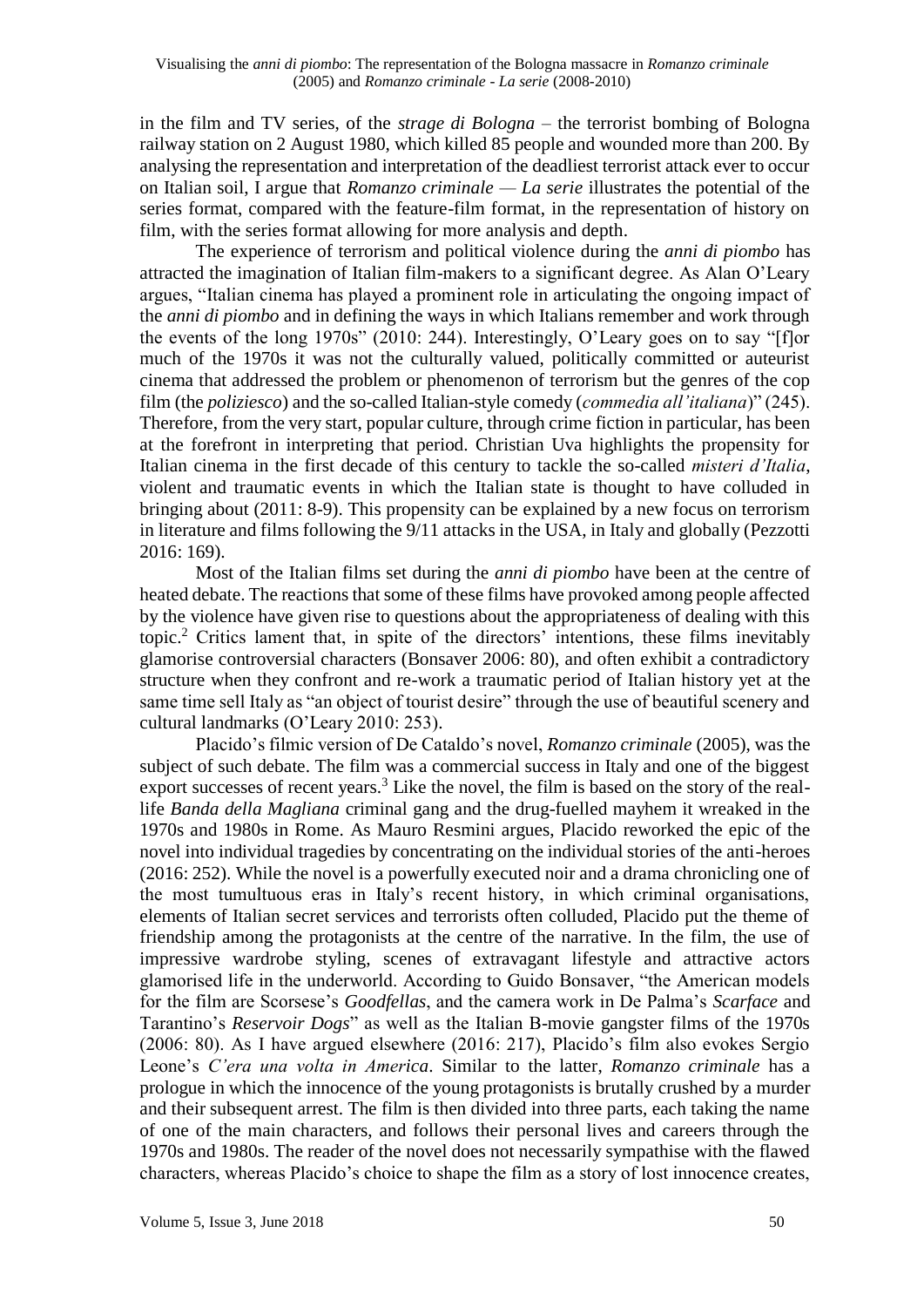to borrow the words of Murray Smith, "the optimal conditions for an intense, sympathetic engagement" (1994: 47) with the protagonists.

In the film, radios and TVs are often switched on and have the function of reminding the big-screen audience of the many tragic events that occurred during the *anni di piombo*, but the events of history remain mainly in the background, intersecting negligibly with the protagonists. There are two exceptions: the kidnapping of Christian Democratic Party president Aldo Moro by the major left-wing terrorist group, the Red Brigades, in 1978, and the *strage di Bologna*, carried out by a neo-fascist group.<sup>4</sup> Several scholars have analysed the representation of Moro's kidnapping in the film and the TV series, including Lombardi (2012), O'Rawe (2014), Resmini (2016), and Salerno (2016). This article concentrates on the less analysed episode of the *strage di Bologna*.

While in the novel there is no connection at all between the *strage di Bologna* and the activities of the *Banda della Magliana*, the film intertwines the gang's history with the *strage* and puts it at the centre of the narrative. Placido shows a secret agent arranging for a particularly ruthless gang member, Nero (played by Riccardo Scamarcio), to execute the man sent to plant the bomb. The gang leader, Libano (Pierfrancesco Favino), is forced to help through blackmail, but feels uneasy about it. Another member, Freddo (Kim Rossi Stuart), disagrees entirely and goes to Bologna on the day of the attack. He is present when the bomb explodes at the railway station and in a controversial scene he wanders around the rubble in shock. By contrast, in De Cataldo's novel, the protagonist of a similar scene is Inspector Scialoja, who reaches the site of the *strage* and joins the rescue operations, during which he is disturbed upon noticing the presence of secret service agents:

La presenza di uomini dei Servizi sul teatro della strage era più che giustificata. Indagano, è il loro mestiere. Eppure, lui sapeva chi erano quegli uomini. Sapeva chi proteggevano a Roma. Indagano per sapere o indagano per evitare che altri sappiano? Scialoja intuì collegamenti, strade maestre, deviazioni per viottoli oscuri e malsani. L'enormità dello scenario che gli si stava spalancando davanti agli occhi lo fece tremare (2002: 241).<sup>5</sup>

In this pivotal episode, Scialoja thus becomes aware of the "strategy of tension", that is, the collusion between parts of the Italian state, neo-fascist terrorists and provocateurs in the 1970s (Ceci 2013; Ginsborg 1990). This is exemplified by the use of the word "*deviazioni*" (diversions), which recalls "*servizi deviati*", a term commonly used in Italian to refer to covert activities of corrupt elements of the Italian intelligence service. The detective decides to leave his job in Emilia-Romagna and return to Rome in order to investigate. In other words, the trauma of the Bologna attack prompts Scialoja to reconsider his life and make it more meaningful (Colleoni 2010: 178-179). Conversely, in the film, archival video footage was carefully selected by the filmmakers for effect by juxtaposing images of wounded and dead bodies with images of Freddo wandering in the rubble (O'Leary 2013). Scialoja's traumatic experience in the novel becomes, instead, a decisive moment in Freddo's life: shocked by the vision of innocent lives destroyed in the terrorist attack, he decides to renounce his criminal life and leave Italy with his girl-friend Roberta.<sup>6</sup>

It may be argued that the use of digital technology to place Freddo at the Bologna railway station after the bombing is meant to elicit a mimetic response on the part of the viewer, enabling the audience "to inhabit, through identification with the main character, an actual historical scene" (Burgoyne 2009: 139). This could generate for the public what Burgoyne calls a "prosthetic memory" of the *strage di Bologna*. This appears to be Catherine O'Rawe's view on this scene when she argues that "Placido deliberately inserts Freddo as a stand-in or proxy for Italians themselves", so that "Freddo's presence both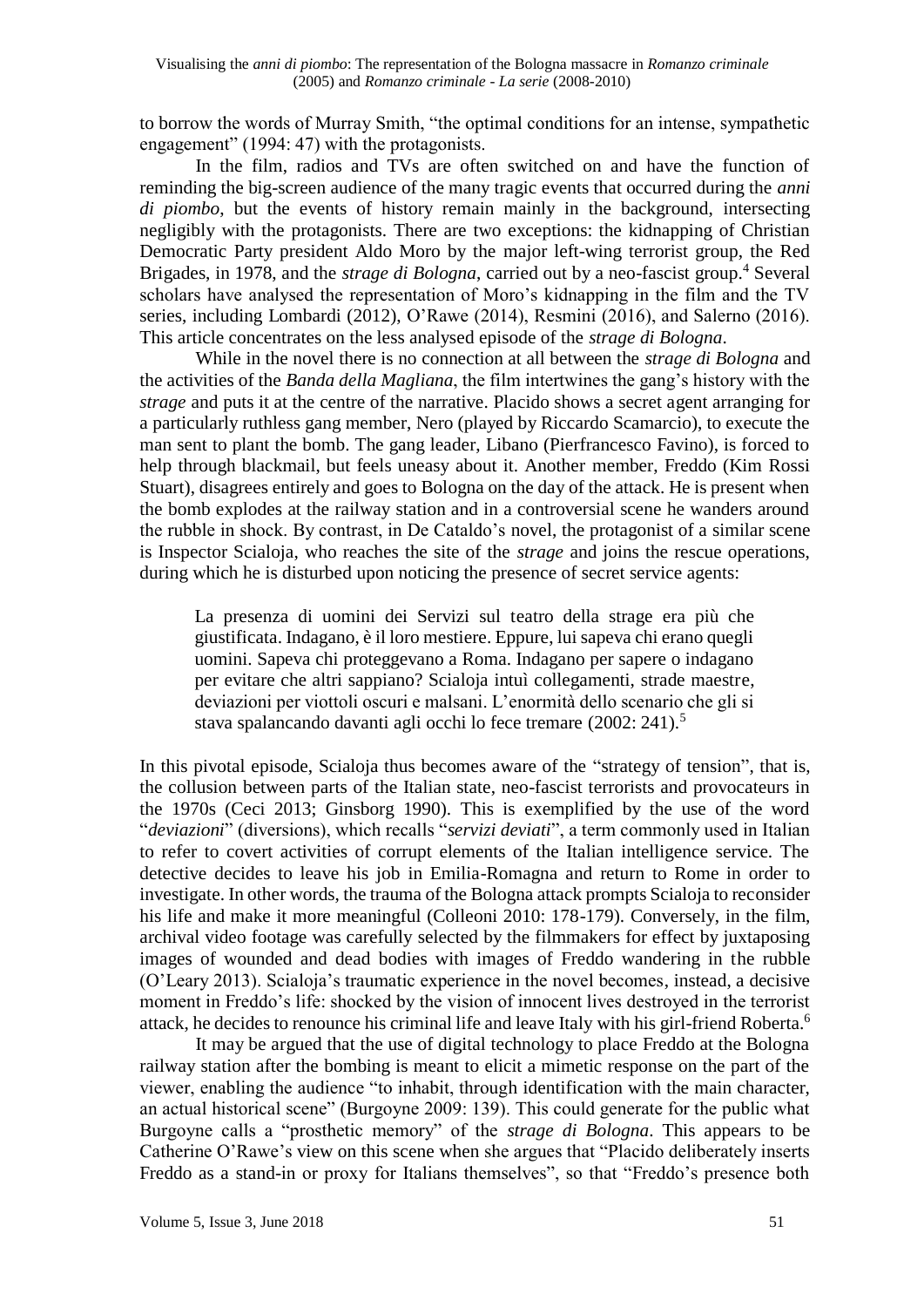helps today's audience to understand the event [...] and remediates the event" (2014: 110-111). This is an interesting interpretation. However, the choice of an anti-hero as the character through which to remediate such a topical event may be problematic. According to O'Leary, the decision to show the explosion and its victims carries "the risk that the work of the terrorists is advertised and even, in a sense, celebrated" (2009: 50). It can also be argued that, by giving more emphasis to Freddo's consciousness, the director turns this pivotal moment in Italy's recent history into an opportunity to enhance Freddo's humanity in the film.

The subsequent TV series entitled *Romanzo criminale - La serie* has enjoyed critical and commercial success both in Italy and internationally. It was produced by Sky Cinema and broadcast on Sky in Italy between 2008 and 2010, and subsequently on Fox Crime, Sky One and Sky Arts with English subtitles. As Resmini argues, Sollima's series shares several fundamental traits with American series such as *Breaking Bad* or *True Detective*, for example, "the ambitious scope of the narrative; the attention to detail; the budget worthy of a feature film; the predilection for complex storytelling; the creative repurposing of genre conventions; the deployment of anti-heroes as protagonists" (2016: 254). Sollima directed every episode in the series, lending the final product a strong unity of form. Yet, as Marta Boni observes, each episode possesses its own internal semiautonomy (2013: 97).

The series was broadcast three years after the film. This short time lapse is not surprising; as Christiana Gregoriou observes "[c]rime fiction is a genre that is particularly prone to migration as it continues to enjoy consistent popularity and attractiveness irrespective of time, place, as well as people" (2017: 3). Gregoriou uses the term "migration" for translations, adaptations and remakes of crime fiction and argues that these remediations are often "inventive and imaginative" (3). There is clearly a continuity between De Cataldo's novel, Placido's film and Sollima's TV series, given the involvement of De Cataldo as screenwriter for the film and the series, and Placido as artistic consultant for the series. However, the migration to TV format brought with it some significant changes. The series format allowed the creative team behind it to address some of the criticisms made of the film and to shift the balance between fiction and history. In this sense, the series seems to be – borrowing Marnie Hughes-Warrington's words –  $a$  "site" of relation, agreement, and even contestation among film producers, critics and scholars, promoters and viewers" (2009: 6).

The author De Cataldo has been interviewed by Pierpaolo Antonello and Alan O'Leary (2009), so we know he was aware of the scholarly debate around the film *Romanzo criminale*, and in particular its glamorisation of the Roman underworld. After a *faux pas* by the advertising team for the series, namely the temporary erection of polystyrene statues of the gang members in Rome's EUR district as part of the promotion for the first season – a move highly criticised by the public – producers, promoters and actors were very vocal in pointing out that the TV series did not idealise the *Banda della Magliana*. <sup>7</sup> As Sollima said in an interview: "To start with, they are absolutely not good criminals. They are stupid kids. This was the first big change from the movie" (quoted in Rees 2011: 10). Moreover, Vinicio Marchioni, who played Freddo in the series, stressed that the actors always had in mind the families of the gang's victims when they were playing their roles.<sup>8</sup> As Boni argues, the fan base has also discussed and reworked the series in many forms in social media and transformed it "into a constantly growing environment, sparking debate about history and politics" (2015: 78).

The attempt to provide a grittier version of the story, less inviting of identification with the gang members, is apparent from the start of the series. More faithful to the novel, the series does not trace the founding of the gang all the way back to the protagonists'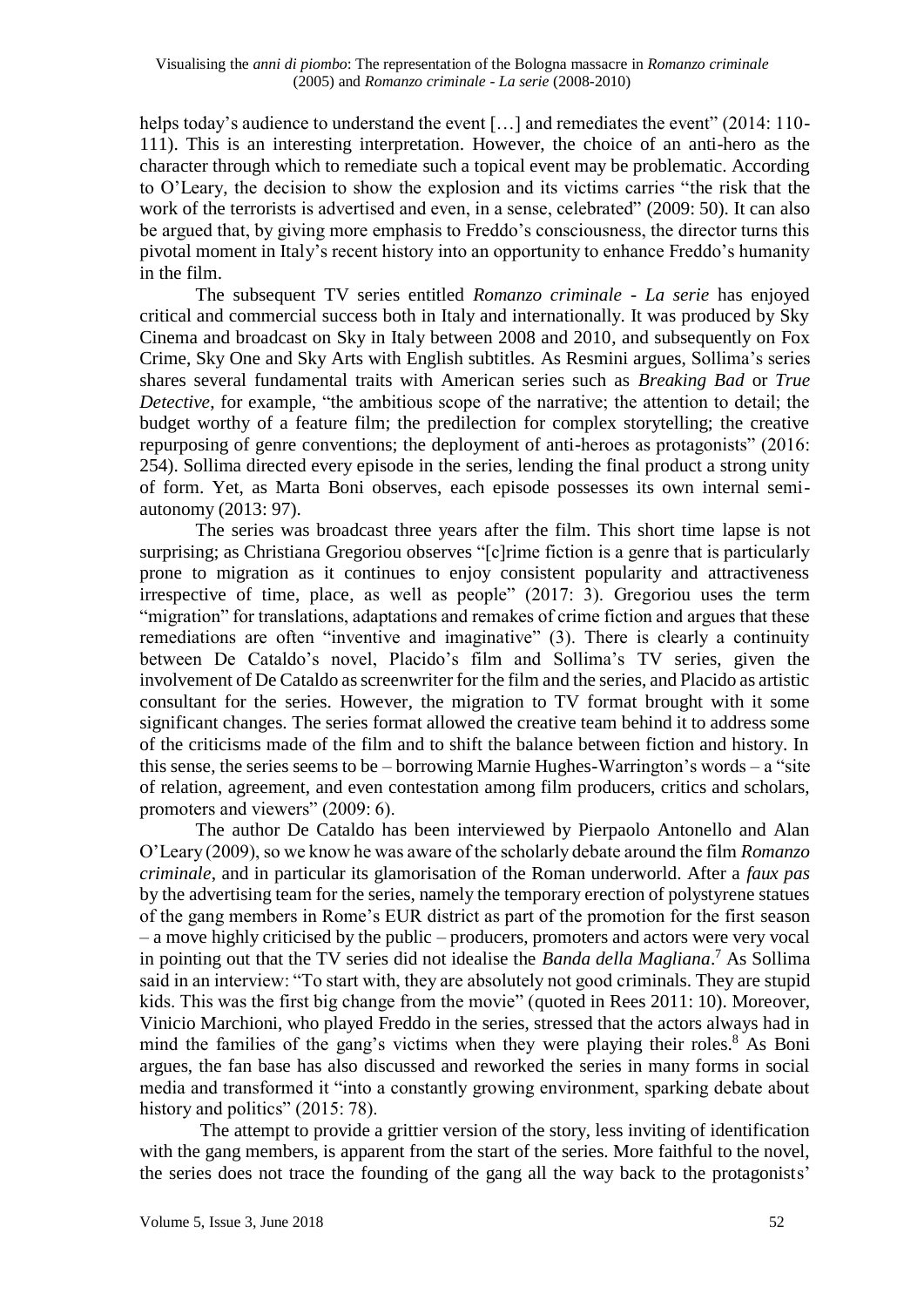childhood, as Placido had chosen to do. Rather, like the book, it starts when the protagonists are already adults and converge under the leadership of Libano (played by Francesco Montanari) with the aim of conquering the Roman underworld. Most of the action of Placido's film was moved to the city centre and to glamorous locales. In contrast, the TV series focuses on the desolate suburb of Magliana and its squalid streets, bars and public housing interiors. Unlike the actors in the film, the main actors in the series were previously unknown and their characters and interactions are not idealised. In Placido's film the brotherhood among the anti-hero protagonists is intact till the end. In the series, their role as underdogs in the Roman criminal world makes them likeable at the beginning; however, in later episodes, their violent lives and their personal choices progressively alienate them from their families and their increased wealth does not bring the desired integration into mainstream society. Resmini argues that their criminal careers are "linked to a failed relationship with a father figure and the paternal model of masculinity. The creation of the gang is the reaction to the missing father, replaced by brotherhood" (2016: 170). Unlike in the film, this brotherhood is increasingly questioned throughout the series, when each member of the gang starts to act for personal gain and schemes against the others. With an increased level of arbitrary violence perpetrated by the gang, the progression of the series brings a changing engagement from the audience. Sollima says: "At the beginning you feel you like them, you have a conflict with yourself, and by the end of the second series, you will hate everybody (but one)" (quoted in Rees 2011: 10). As Smith argues, the structure of sympathy is a plural phenomenon, as the viewer engages at different levels with the central characters in a film (1994: 48). In the film *Romanzo criminale* the exclusive alignment with the villains from the start may create the optimal conditions for a sympathetic engagement with them. By contrast, in the series, the viewer may initially identify with a character, but increasingly become emotionally alienated from him. Moreover, partly thanks to its length, the series manages to introduce moral complexity with respect to the protagonists and allows an identification shift across various characters over time, or, again in Smith's words, a "multiple identification" (37) with the protagonists, their nemesis Inspector Scialoja, and the gang's victims.

The span of the series over 22 episodes of 50 minutes each also allows greater scope for the criminal story to be set in the context of political and social issues of the time. The series moves away from the format of the gangster film and re-focuses attention on the historical setting. It gives space to several episodes of police brutality and clashes between right-wing and left-wing groups in the streets. The introduction of a new character, Scialoja's rebellious sister, allows an insight into the student movement of the late 1970s. In Episode 1, Scialoja (played by Marco Bocci) is looking for his sister and runs into a student protest brutally broken up by the police. A demonstrator is killed and Scialoja fears the victim may be his sister, but the dead girl turns out to be Giorgiana Masi, an activist who was in fact killed in Rome on 12 May 1977 during a demonstration.<sup>9</sup> And in Episode 7, by showing the activities of a clandestine radio station, the TV series also portrays ambiguity and conflict within the movement, with some participants supporting violence for political ends. It provides a more rounded perspective on those times than the film and, in depicting historical events that many in the audience have not lived through, its tone is neither patronising nor sensational.

The *strage di Bologna* is at the centre of Episode 11, series 1. The episode starts in Rome with the camera following a petty criminal, Angioletto, nephew of Puma (a drug dealer affiliated with the gang), rushing towards a telephone booth. Angioletto makes a telephone call and from what he says the audience realises that he needs to repay a debt immediately. He agrees to meet someone in an alley ten minutes later. The next scene is set in Modena, where Inspector Scialoja and a colleague, Mancuso, are on their way to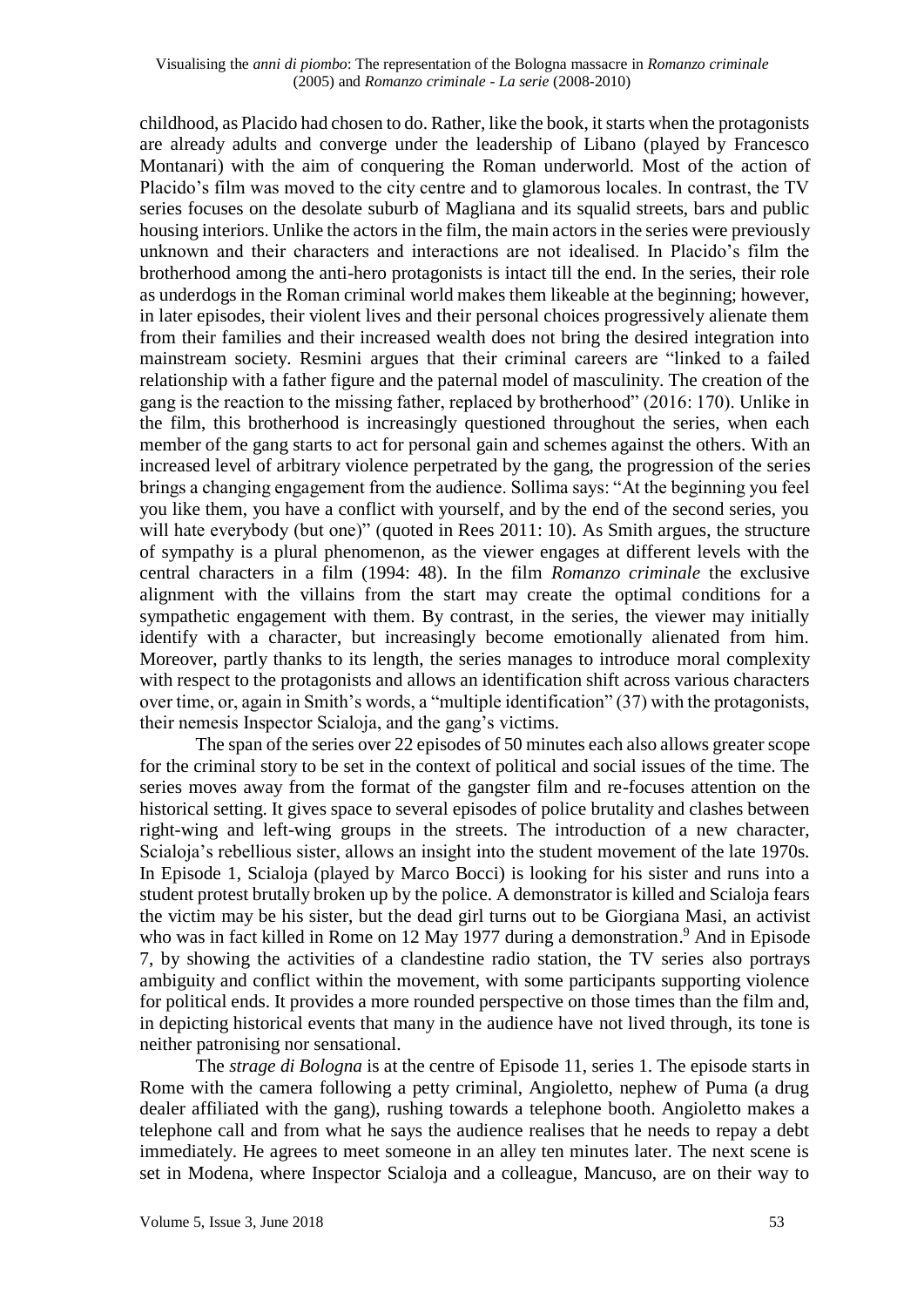interview a barber, who has been the victim of a robbery. The screen displays the time: 9.30 in the morning. Scialoja sees a driver parking in the street and recognises him as a member of the secret services responsible for his transfer (and demotion) from Rome headquarters to Modena police station. The camera returns to Angioletto, who is murdered in the alley by an unknown killer. The next sequence is set on a hill in the countryside with a city in the background. Nero, a neo-fascist affiliated with the gang (played by Emiliano Coltorti), meets a man and asks him: "*Il pacco?*" (What news of the package?). The answer is: "*A destinazione*" (It has arrived at its destination). Nero then directs the man into a field and kills him. While returning to his car, he hears an explosion; he turns back and sees a cloud of dust rising from the city in the background. It is only at this moment that writing appears on the screen: "*Bologna*" followed by "*2 Agosto 1980*", the date of the Bologna massacre. The signature tune and images follow. The story resumes and the audience sees Scialoja interviewing the barber, while a radio programme is heard in the background. Scialoja stops talking to the barber and turns up the volume: the broadcaster is reporting the explosion at Bologna station, providing details gathered from Ansa, an Italian news agency. The audio commentary is followed by blurred and blue-shaded archival video footage. The images run in parallel with the commentary of a witness interviewed by the journalist Sergio Zavoli, one of the most respected media professionals in Italy. A few years later Zavoli was to present *La notte della Repubblica*, a programme broadcast by the Italian public TV RAI 2 between 1989 and 1990, which revisited some of the most tragic moments of recent Italian history, including the Bologna bombing.

Analysing the representation of Moro's kidnapping and murder in *Romanzo criminale - La serie*, Giancarlo Lombardi notes that "neither the hostage nor the terrorists are ever shown" and the body of Moro exists in a kind of anti-space (2012: 182). In the Bologna case, bodies are shown – the video footage included shows the corpse of a woman and a wounded man taken away by the paramedics – but the images are mediated by commentaries that help the audience put things into context. More importantly, the audience only sees the explosion in the background, at a distance, the writers thus avoiding an "advertisement" for the terrorists' action such as O'Leary lamented occurs in the film (2009: 50). Furthermore, no extra elements of fiction are inserted into the narrative: Scialoja does not join the rescue operations as in the novel and Freddo is not at the scene of the attack as depicted in the film. In the series, Scialoja, Mancuso and other colleagues at the Modena police station watch the events on television. They are transfixed by the images of the *strage*, just as the audience was mesmerised by the archival video footage a few moments earlier. The audience experiences a vicarious trauma through the exposure to that footage and re-lives it through the reactions of the policemen. From the police station the screen returns to the archival video footage. The witness tells the journalist that she has seen a beheaded corpse. The horror is mediated and not directly experienced by the viewers. Gill Plain observes that the corpses described in Agatha Christie's post-war detective stories only present minimal marks of violence. Plain sees these "tidy" corpses as symbolic of the need for post-war British society to regain integrity after the destruction caused by the war (2001: 33-34). In a similar way, the techniques used to represent the violence of the *strage di Bologna* in the Italian TV series — and specifically the mediated representation of the victims' bodies — can be interpreted as symbolic of the desire to position this event in a defined past. According to Langer "[t]rauma stops the chronological clock and fixes the moment permanently in memory and imagination, immune to the vicissitudes of time" (1991: 112). Framing the images of the *strage* in a precise historical context separated from the fictional plot and mediated through authoritative commentaries may be an important step towards the integration of the trauma into a coherent narrative of collective memory.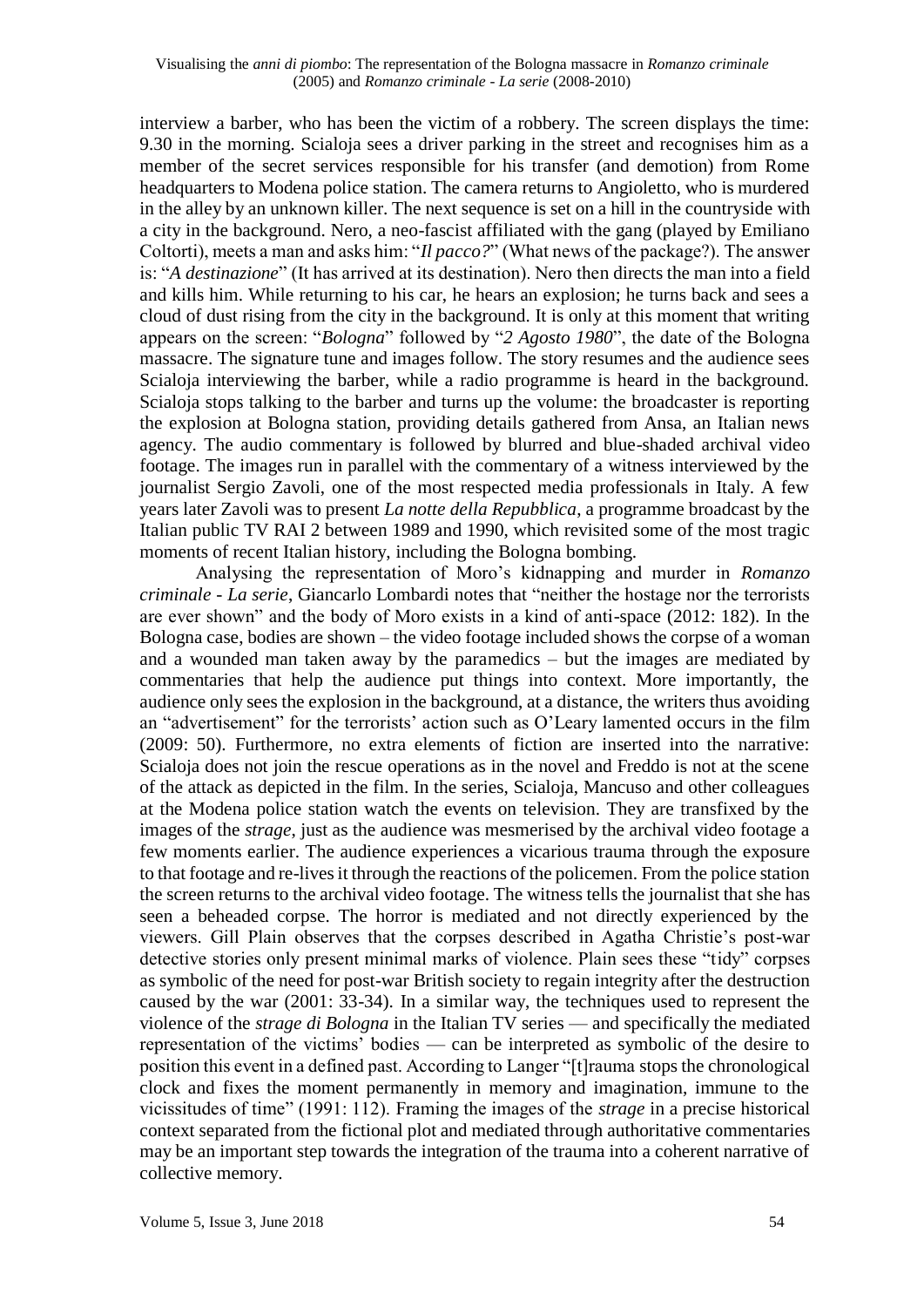It is also important to note that, in the series, the *strage di Bologna* does not have the impact of making Freddo a likeable character. This becomes increasingly clear in the episode, when the gang comments on the *strage*:

[Freddo] *La storia della bomba è proprio 'na rogna! E ce scasserà i cojoni peggio de Moro!* [Dandi] *Sempre a vede' 'a vita rosa, eh? Moro stave qua dietro, 'a bomba è scoppiata a 400 chilometri!* [Freddo] *Sì, ma il botto s'è sentito fino a qua. E li scossoni so' appena accominciati.* (Episode 11, 7.50-8.30).<sup>10</sup>

In this sequence, the gang members are shown as having no emotional involvement with the Bologna tragedy. In particular, Freddo is only concerned with its economic consequences. In the film he is deeply troubled by it, whereas in the TV series he is in Rome and considers it simply a nuisance, just as the Moro affair was an obstruction to business. He does decide to change the course of his life, but only after the traumatic experience of Libano's senseless violence that follows in the same episode.

From this moment onwards, Scialoja's investigation into the Bologna attacks alternates with Libano's personal investigation into Angioletto's death and the disappearance of 200 grams of heroin belonging to the gang. Libano realises that some gang member may have been involved in the theft and in spite of the fact that this quantity is only a minimal part of the gang's business, he refuses to let it go. Scenes of torture and death follow. They reflect Libano's paranoia: the leader of the gang feels isolated and does not trust anyone, not even the original members, Freddo included.

Libano's violence in this episode can be seen as an example of Giroux's (1995) category of "symbolic violence", which — unlike "ritual violence" used for mere entertainment and spectacle — "serves to reference a broader logic and set of insights" and is not an end in itself  $(301-303)$ .<sup>11</sup> In the episode Libano first captures and tortures Puma, whom he believes was involved in his nephew's activities. Subsequently, he attacks Fringuello, a man to whom Angioletto owed money, breaking his arm (minute 22). He finds out that one of his closest men, Scrocchia, is involved in the disappearance of the heroin, and goes to his house and puts a gun to his head. He returns to Puma and threatens to kill him (minute 29), before beating two other gang members accused of running a drug business on the side (minute 34). Finally, he meets the Bordini brothers who were responsible for Angioletto's murder. He first shoots them and then hits them with a bat. This episode ends with a close-up of Libano's bloodied face while he says: "*È finito il tempo del perdono ed è arrivato il tempo del giudizio*" (The time for forgiveness is over, the time has come for the last judgement). In an era when "[t]he culture of violence has become increasingly a source of pleasure" (Giroux 1995: 300), Libano's unrelenting violence has, instead, the important function of illustrating his psychosis. It becomes a way "to illuminate important messages about the basis of humanity and inhumanity" (301). Libano's uncontrolled and sadistic violence makes Freddo decide to leave the gang and start a new life with his girl-friend Roberta. Therefore, the representation of blood and violence in the series does not celebrate "the sensational and the gruesome" but can be seen as "symbolic", in Giroux's sense, as it probes "the complex contradictions that shape human agency, the limits of rationality, and the existential issues that tie us to other human beings and a broader social world" (303). The series does not confer on violence any aesthetic quality that would glorify the acts of violence themselves. On the contrary, Libano's violence is a metaphor for an uncontrolled and almost Verghian attachment to "*roba*" (stuff). Libano and the other gang members waste their money buying objects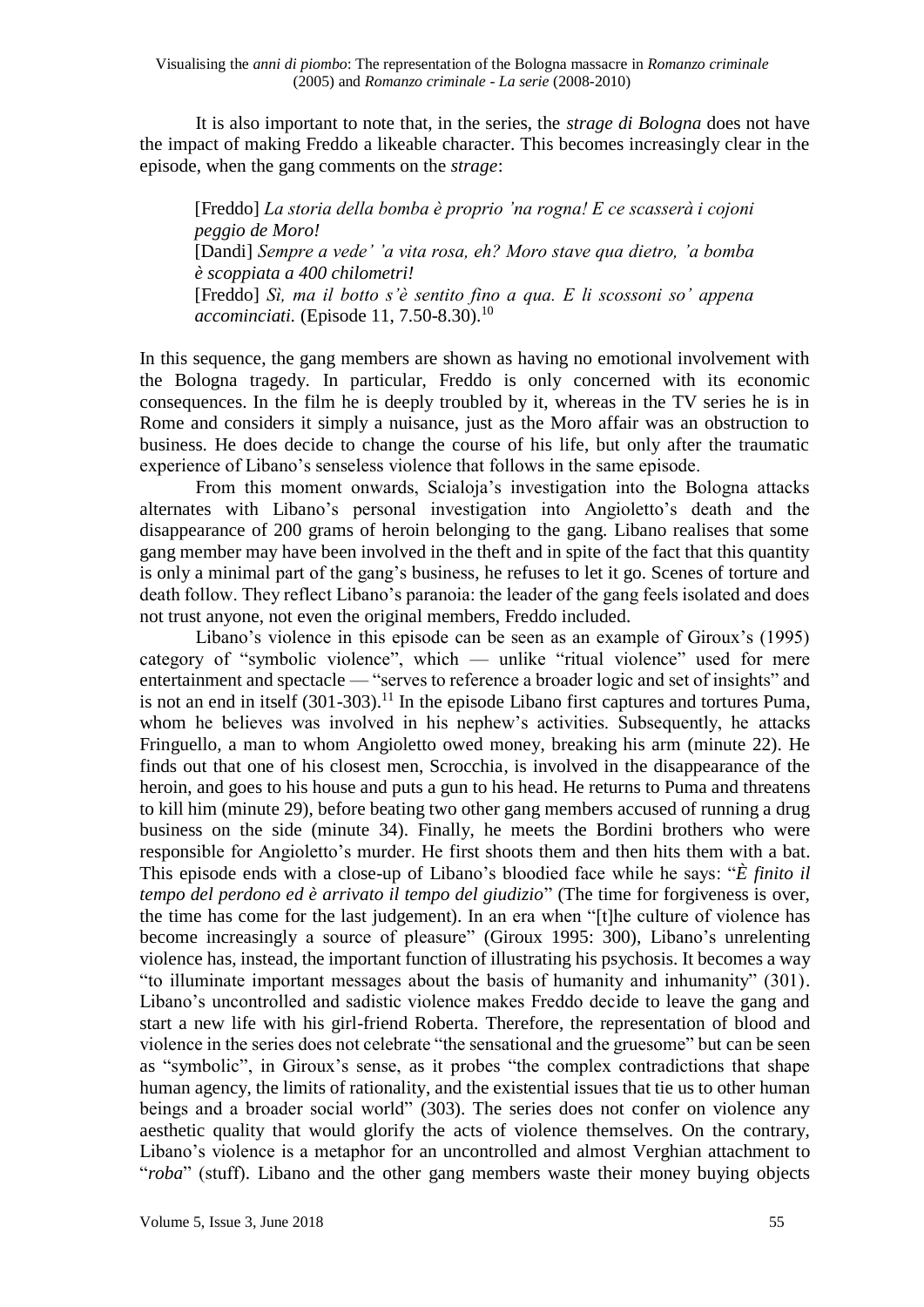Visualising the *anni di piombo*: The representation of the Bologna massacre in *Romanzo criminale* (2005) and *Romanzo criminale - La serie* (2008-2010)

typical of a consumeristic society in a vain attempt to be socially accepted. Far from employing violence for its own sake, the series, through its depiction of the gang's violent life, also criticises Italian society of the 1970s and 1980s as consumeristic and superficial.

Of the post-9/11 crime film output set during the *anni di piombo*, this TV series is arguably one of the most accomplished. If the film *Romanzo criminale* sometimes falls victim to the stereotypes of a gangster movie, glamorising the gang members and their lives, *Romanzo criminale - La serie* tells the story of the *Banda della Magliana* in the context of the 1970s and the *anni di piombo*. It shows the criminal underworld in all its squalor. Moreover, it delves into the student movement, police brutality, and the political violence of the right and the left. In the film, history is sacrificed in order to leave more room for the life stories of the protagonists. Conversely, the series manages to "map a totality" (Resmini 2016: 254) by representing "the intricate networks of powers and influences at work in Italy between the end of the Seventies and the Eighties" (256). History returns to the centre of the narrative, in a lucid and convincing re-interpretation of that troubled decade.

### **REFERENCES**

- Antonello, P. & O'Leary, A. (2009). Sotto il segno della metafora: Una conversazione con Giancarlo De Cataldo. *The Italianist* 29,2: 350-365.
- Battista, P. (2009). Quei volti troppo belli per il male. *Il Corriere della Sera*, 13 November. [online accessed 8 March 2018] [https://www.corriere.it/spettacoli/09\\_novembre\\_13/la\\_prima\\_linea\\_ded1469c](https://www.corriere.it/spettacoli/09_novembre_13/la_prima_linea_ded1469c-d025-11de-a0b4-00144f02aabc.shtml)[d025-11de-a0b4-00144f02aabc.shtml](https://www.corriere.it/spettacoli/09_novembre_13/la_prima_linea_ded1469c-d025-11de-a0b4-00144f02aabc.shtml)
- Bolognesi, P. (2016). *Alto tradimento. La guerra segreta agli italiani da Piazza Fontana alla strage della stazione di Bologna*. Rome: Castelvecchi.
- Boni, M. (2013). *Romanzo criminale: Transmedia and Beyond*. Venice: Ca' Foscari.
- Boni, M. (2015). Mapping *Romanzo criminale*: An epic narrative ecosystem? *International Journal of TV Serial Narratives* 1,1: 77-88.
- Bonsaver, G. (2006). Romanzo criminale. *Sight and Sound* 16,11: 78-81.
- Burgoyne, R. (2009). Prosthetic memory/traumatic memory: *Forrest Gump* (1994). In M. Hughes-Warrington (ed.), *The History on Film Reader*. London & New York: Routledge, 137-143.
- Ceci, G. M. (2013). *Il terrorismo italiano*. Rome: Carrocci.
- Colleoni, F. (2010). *Political Violence and National Identity: Trauma, Spectrality and Allegory in Contemporary Film and Literature*. PhD dissertation, University of Michigan.
- De Cataldo, G. (2002). *Romanzo criminale*. Turin: Einaudi.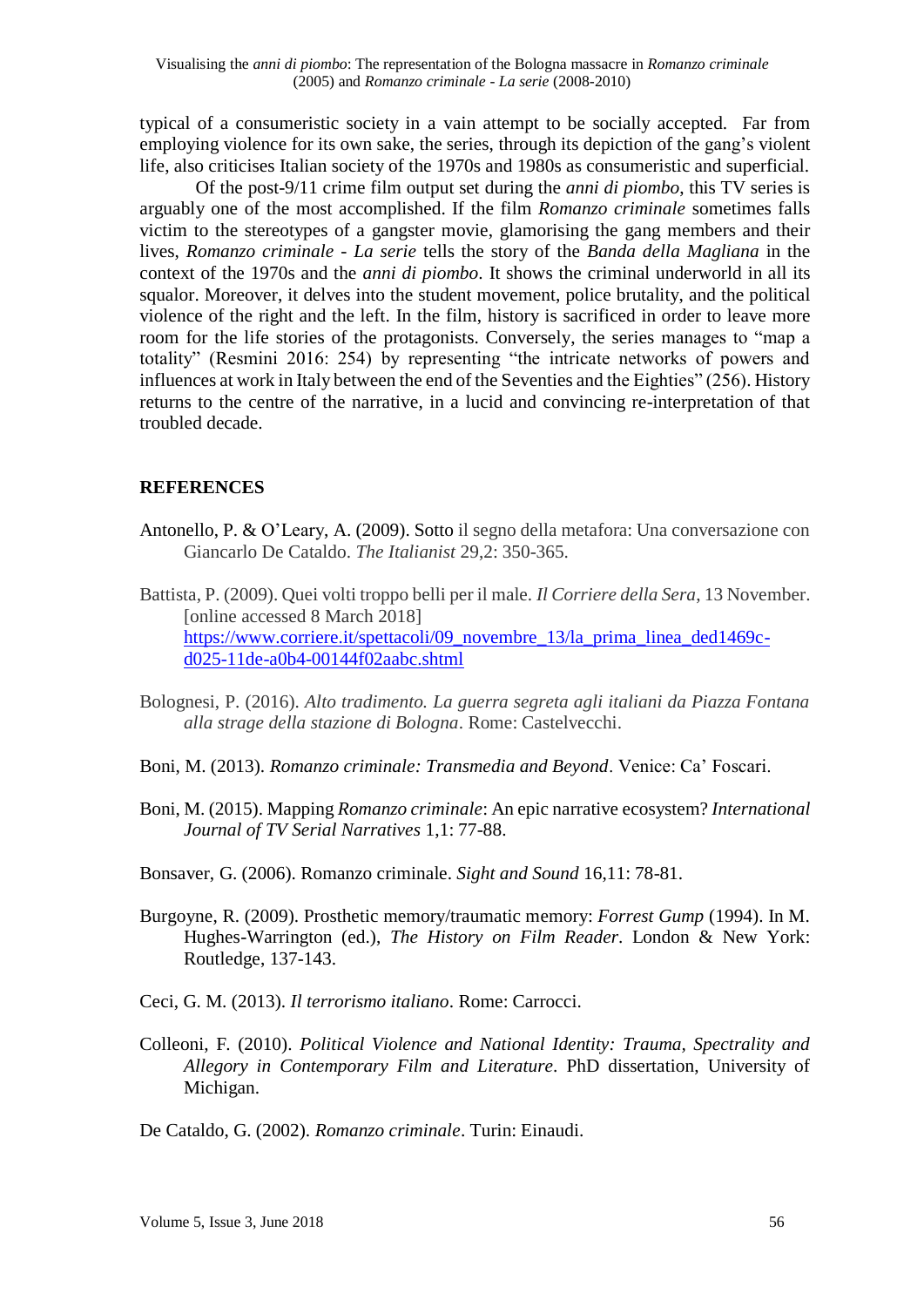Visualising the *anni di piombo*: The representation of the Bologna massacre in *Romanzo criminale* (2005) and *Romanzo criminale - La serie* (2008-2010)

- Ginsborg, P. (1990). *A History of Contemporary Italy: Society and Politics, 1943-1988*. Harmondsworth: Penguin.
- Giroux, H. (1995). Pulp fiction and the culture of violence. *Harvard Educational Review* 65,2: 299-315.
- Gregoriou, C. (2017). *Crime Fiction Migration: Crossing Languages, Cultures and Media*. London: Bloomsbury.
- Hughes-Warrington, M. (2009). Introduction. History on film: theory, production, reception. In M. Hughes-Warrington (ed.), *The History on Film Reader*. London & New York: Routledge, 1-12.
- Langer, L. L. (1991). *Holocaust Testimonies: The Ruins of Memory*. New Haven: Yale University Press.
- Lombardi, G. (2012). Fictions: The Moro affaire in primetime drama. In R. Glynn & G. Lombardi (eds), *Remembering Aldo Moro. The Cultural Legacy of the 1978 Kidnapping and Murder.* London: Legenda, 171-186.
- O'Leary, A. (2009). Moro, Brescia, conspiracy: The paranoid style in Italian cinema. In P. Antonello & A. O'Leary (eds), *Imagining Terrorism: The Rhetoric and Representation of Political Violence in Italy 1969-2009*. London: Legenda, 48-62.
- O'Leary, A. (2010). Italian cinema and the 'anni di piombo'. *Journal of European Studies* 40,3: 243-257.
- O'Leary, A. (2013). Italian cinemas/Italian histories. Blog. [online, accessed 8 March 2018] [http://italiancinema-mumbai.tumblr.com/post/7726016096/seminar-2-part-1](http://italiancinema-mumbai.tumblr.com/post/7726016096/seminar-2-part-1-cinemahistory-theoretical) [cinemahistory-theoretical.](http://italiancinema-mumbai.tumblr.com/post/7726016096/seminar-2-part-1-cinemahistory-theoretical)
- Menarini, R. (2009). La prima linea e il tabù del terrorismo. *Il Corriere di Bologna*, 25 November, 16.
- O'Rawe, C. (2014). *Stars and Masculinities in Contemporary Italian Cinema*. London & New York: Palgrave Macmillan.
- Pezzotti, B. (2016). *Investigating Italy's Past in Historical Crime Fiction and Films. Murder in the Age of Chaos*. London & New York: Palgrave Macmillan.
- Plain, G. (2001). *Twentieth Century Crime Fiction: Gender, Sexuality and the Body*. Edinburgh: Edinburgh University Press.
- Rees, J. (2011). A word to the wise guy: *Romanzo criminale* is Italy's *The Killing* styled for the 1970s. You won't see a cooler true-life gang tale. *Sunday Times*, 25 September, 10.
- Resmini, M. (2016). "Il senso dell'intreccio". History, totality and collective agency in *Romanzo criminale*. *The Italianist* 36,2: 243-265.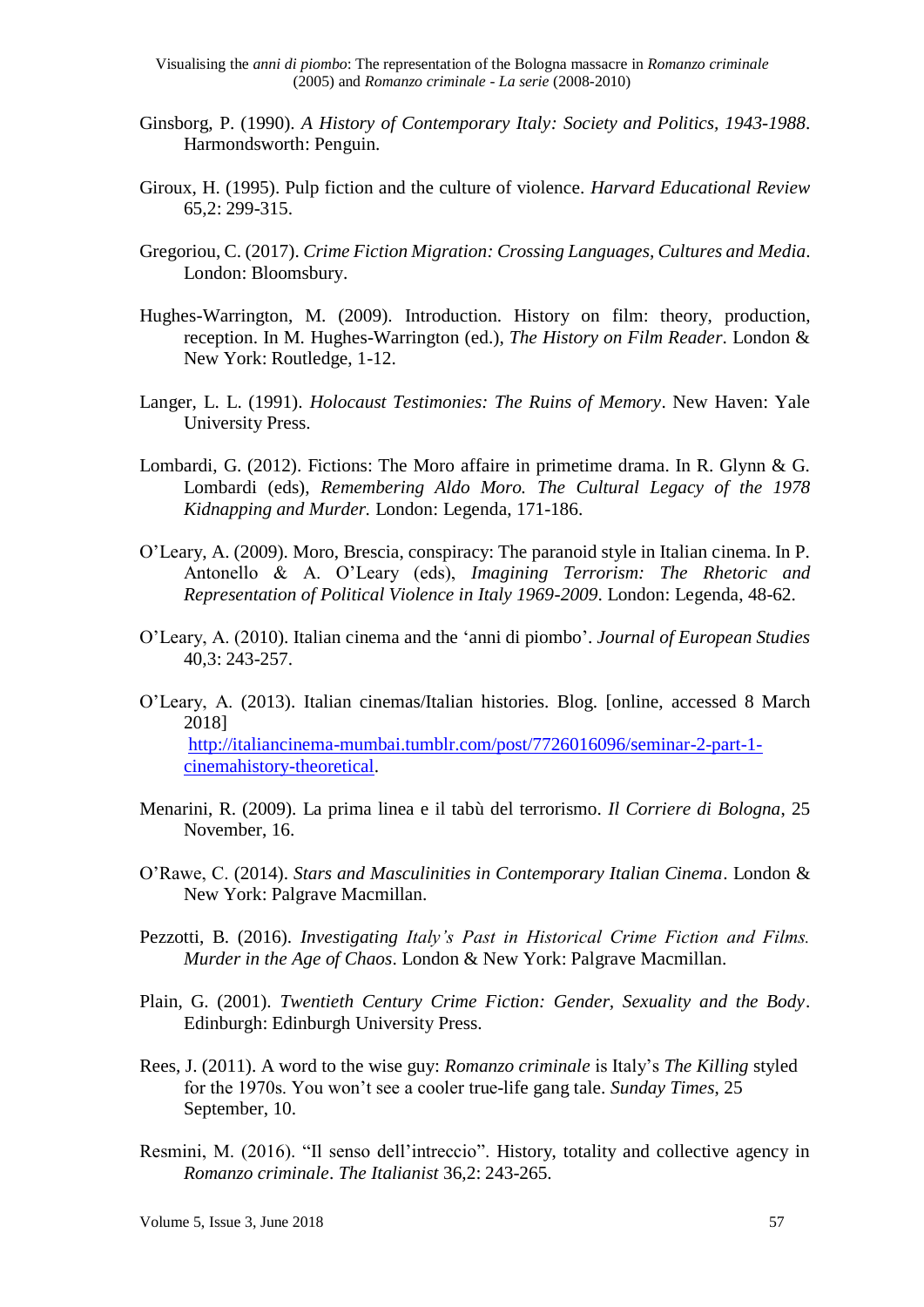- *Romanzo criminale*. (2005). Warner Bros Pictures. Directed by Michele Placido, 152 minutes.
- *Romanzo criminale - La serie 1 e 2* (2008-2010). Sky Cinema 1. Directed by Stefano Sollima, 22 episodes.
- Salerno, D. (2016). Memory, visuality, fiction: Italian history and conspiracies in *Romanzo criminale - La serie*. *The Italianist* 36,2: 158-176.
- Smith, M. (1994). Altered states: Character and emotional response in the cinema. *Cinema Journal* 33,4: 34-56.
- Uva, C. (2011)*. Schermi di piombo. Il terrorismo nel cinema italiano*. Catanzaro: Rubbettino.

**Barbara Pezzotti** is a Lecturer in Italian Studies at Monash University, Melbourne. She is the author of *Investigating Italy's Past through Crime Fiction, Films and TV Series: Murder in the Age of Chaos* (2016); *Politics and Society in Italian Crime Fiction. An Historical Overview* (2014); and *The Importance of Place in Contemporary Italian Crime Fiction. A Bloody Journey* (2012).

<u>.</u>

<sup>1</sup> The term *anni di piombo*, or years of lead, is inspired by Margarethe von Trotta's film *Die bleierne zeit* (1981) which deals with 1970s terrorism in Germany. As O'Leary explains, in its Italian translation, with the allusion to bullets, the term is suggestive of left-wing violence alone and appears to exclude the bombings characteristic of right-wing terrorism of the time (2010: 244). However, since this is a label commonly applied to the 1970s in Italy, it is used in this article.

<sup>2</sup> The most notable example is Renato de Maria's *La prima linea* (2009, *The Front Line*), a biopic loosely based on the memoirs of the Prima Linea terrorist Sergio Segio. Critics criticised the film as a glamorisation of terrorism also through the use of Italian sex symbol Riccardo Scamarcio for the role of the protagonist. See Battista (2009) and Menarini (2009: 16).

<sup>3</sup> The film *Romanzo criminale* came ninth in box office sales of Italian films in 2005, earning 4,822,864.22 euros. Se[e http://www.anica.it/rassegna/anicainforma.pdf.](http://www.anica.it/rassegna/anicainforma.pdf) [online, accessed 30 June 2017]. <sup>4</sup> Members of the neo-fascist organisation *Nuclei armati rivoluzionari* (NAR) were convicted of carrying out the bombing, although they have always denied any involvement. However, it has never become clear whether these NAR members acted alone or which individuals and/or organisations ordered and directed the attack (Bolognesi 2016).

<sup>&</sup>lt;sup>5</sup> My translation: "The presence of men from the secret services at the scene of the massacre was more than justified. They were investigating, it was their job. Still, he knew who these men were. He knew who they protected in Rome. Were they investigating in order to find answers, or in order to prevent others from doing so? Scialoja intuited connections – main roads, and diversions via obscure and unhealthy lanes. The enormity of the scenario unfolding in front of him made him shiver".

<sup>6</sup> This decision is symbolic of what happened in real life, as one member of the *Banda della Magliana*, Maurizio Abbatino, known as il Crispino, who inspired the character of Freddo, repented and turned state's evidence. His confession helped the police to dismantle the gang.

<sup>7</sup> See "*Roma, spuntano le statue della Banda della Magliana*" [http://www.lastampa.it/2008/10/15/italia/cronache/roma-spuntano-le-statue-della-banda-della-](http://www.lastampa.it/2008/10/15/italia/cronache/roma-spuntano-le-statue-della-banda-della-magliana-1LIVrGDE2okBm4cEGXsZSO/pagina.html)

[magliana-1LIVrGDE2okBm4cEGXsZSO/pagina.html.](http://www.lastampa.it/2008/10/15/italia/cronache/roma-spuntano-le-statue-della-banda-della-magliana-1LIVrGDE2okBm4cEGXsZSO/pagina.html) The statues were promptly removed after protests from the Roman suburb's residents.

<sup>8</sup> See "*Notte criminale. I protagonisti: Vinicio Marchioni (Freddo)*",

[https://www.youtube.com/watch?v=jaULnor1zP4,](https://www.youtube.com/watch?v=jaULnor1zP4) published 2010. [accessed 12 September 2017]